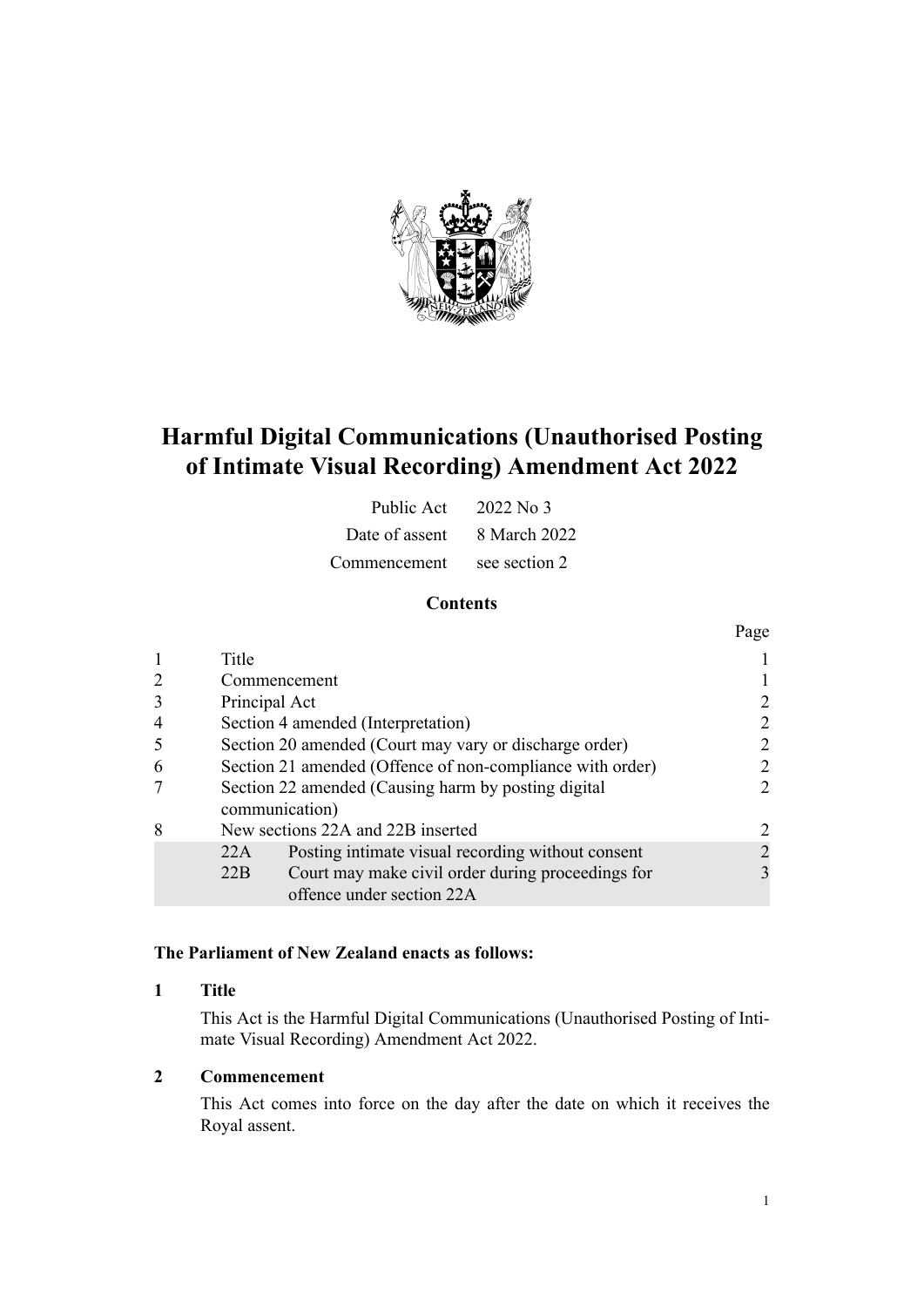<span id="page-1-0"></span>s 3

#### **3 Principal Act**

This Act amends the [Harmful Digital Communications Act 2015.](http://legislation.govt.nz/pdflink.aspx?id=DLM5711800)

#### **4 Section 4 amended (Interpretation)**

(1) In [section 4,](http://legislation.govt.nz/pdflink.aspx?id=DLM5711818) insert in their appropriate alphabetical order:

**post**, in relation to a digital communication,—

- (a) means to transfer, send, publish, disseminate, or otherwise communicate by means of a digital communication—
	- (i) any information, whether truthful or untruthful, about the victim; or
	- (ii) an intimate visual recording of an individual; and
- (b) includes an attempt to do anything referred to in paragraph (a)

#### **victim** means,—

- (a) in relation to section 22, an individual who is the target of a posted digital communication; and
- (b) in relation to section 22A, an individual who is the subject of an intimate visual recording.
- (2) In [section 4,](http://legislation.govt.nz/pdflink.aspx?id=DLM5711818) repeal the definition of **posts a digital communication**.
- **5 Section 20 amended (Court may vary or discharge order)** In [section 20\(1\) and \(2\),](http://legislation.govt.nz/pdflink.aspx?id=DLM6124414) replace "18 or 19" with "18, 19, or 22B".

## **6 Section 21 amended (Offence of non-compliance with order)** In [section 21\(1\)](http://legislation.govt.nz/pdflink.aspx?id=DLM5711855), replace "18 or 19" with "18, 19, or 22B".

- **7 Section 22 amended (Causing harm by posting digital communication)** Replace [section 22\(4\)](http://legislation.govt.nz/pdflink.aspx?id=DLM5711856) with:
- (4) This section does not apply if the posted digital communication is an intimate visual recording to which the offence in section 22A applies.

#### **8 New sections 22A and 22B inserted**

After [section 22](http://legislation.govt.nz/pdflink.aspx?id=DLM5711856), insert:

#### **22A Posting intimate visual recording without consent**

- (1) A person commits an offence if the person, without reasonable excuse, posts a digital communication that is an intimate visual recording of a victim—
	- (a) knowing that the victim has not consented to the posting; or
	- (b) being reckless as to whether the victim has consented to the posting.
- (2) An individual under the age of 16 years cannot consent to the posting of an intimate visual recording of which they are the subject.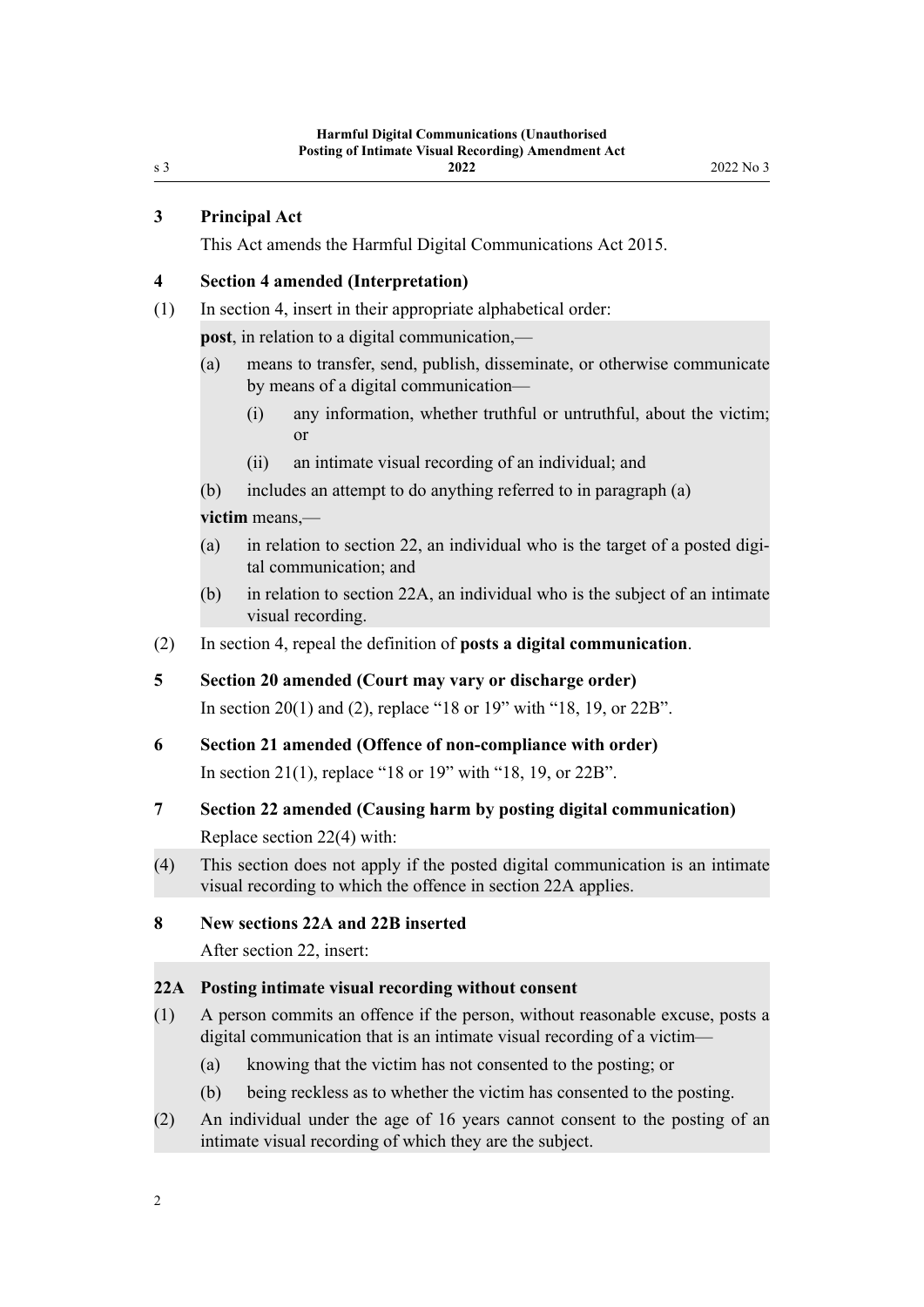<span id="page-2-0"></span>

| 2022 No 3 |                                                                                                                                                                               | <b>Posting of Intimate Visual Recording) Amendment Act</b><br>2022<br>s 8                                                                                                          |
|-----------|-------------------------------------------------------------------------------------------------------------------------------------------------------------------------------|------------------------------------------------------------------------------------------------------------------------------------------------------------------------------------|
| (3)       | $\mathsf{to},\!-$                                                                                                                                                             | A person who commits an offence against this section is liable on conviction                                                                                                       |
|           | (a)                                                                                                                                                                           | in the case of a natural person, imprisonment for a term not exceeding 2<br>years or a fine not exceeding \$50,000:                                                                |
|           | (b)                                                                                                                                                                           | in the case of a body corporate, a fine not exceeding \$200,000.                                                                                                                   |
| 22B       | 22A                                                                                                                                                                           | Court may make civil order during proceedings for offence under section                                                                                                            |
| (1)       | On application under this section and if the court considers it desirable to do<br>so, the court conducting the proceedings for an offence under section 22A may<br>$make, -$ |                                                                                                                                                                                    |
|           | (a)                                                                                                                                                                           | during the proceedings, 1 or more of the interim orders set out in subsec-<br>tion (2) against the defendant for the duration of the proceedings; and                              |
|           | (b)                                                                                                                                                                           | if the defendant is proven to have committed the offence, 1 or more of<br>the orders set out in subsection (3) against the defendant.                                              |
| (2)       | The following interim orders are available to the court under subsection $(1)(a)$ :                                                                                           |                                                                                                                                                                                    |
|           | (a)                                                                                                                                                                           | an order to take down or disable material:                                                                                                                                         |
|           | (b)                                                                                                                                                                           | an order that the defendant cease or refrain from the conduct concerned:                                                                                                           |
|           | (c)                                                                                                                                                                           | an order that the defendant not encourage any other persons to engage in<br>similar communications towards the affected individual.                                                |
| (3)       |                                                                                                                                                                               | The following orders are available to the court under subsection $(1)(b)$ :                                                                                                        |
|           | (a)                                                                                                                                                                           | an order to take down or disable material:                                                                                                                                         |
|           | (b)                                                                                                                                                                           | an order that the defendant cease or refrain from the conduct concerned:                                                                                                           |
|           | (c)                                                                                                                                                                           | an order that the defendant not encourage any other persons to engage in<br>similar communications towards the affected individual:                                                |
|           | (d)                                                                                                                                                                           | an order that a correction be published:                                                                                                                                           |
|           | (e)                                                                                                                                                                           | an order that a right of reply be given to the affected individual:                                                                                                                |
|           | (f)                                                                                                                                                                           | an order that an apology be published.                                                                                                                                             |
| (4)       | In this section, a defendant is <b>proven to have committed</b> an offence under sec-<br>tion $22A$ if-                                                                       |                                                                                                                                                                                    |
|           | (a)                                                                                                                                                                           | the defendant is convicted of the offence; or                                                                                                                                      |
|           | (b)                                                                                                                                                                           | the defendant is found guilty of, or pleads guilty to, the offence, but is<br>discharged without conviction under section 106 of the Sentencing Act<br>$2002$ ; or                 |
|           | (c)                                                                                                                                                                           | the Youth Court makes an order under section 282 of the Oranga Tama-<br>riki Act 1989 discharging the charge relating to the offence after finding<br>that the offence was proved. |